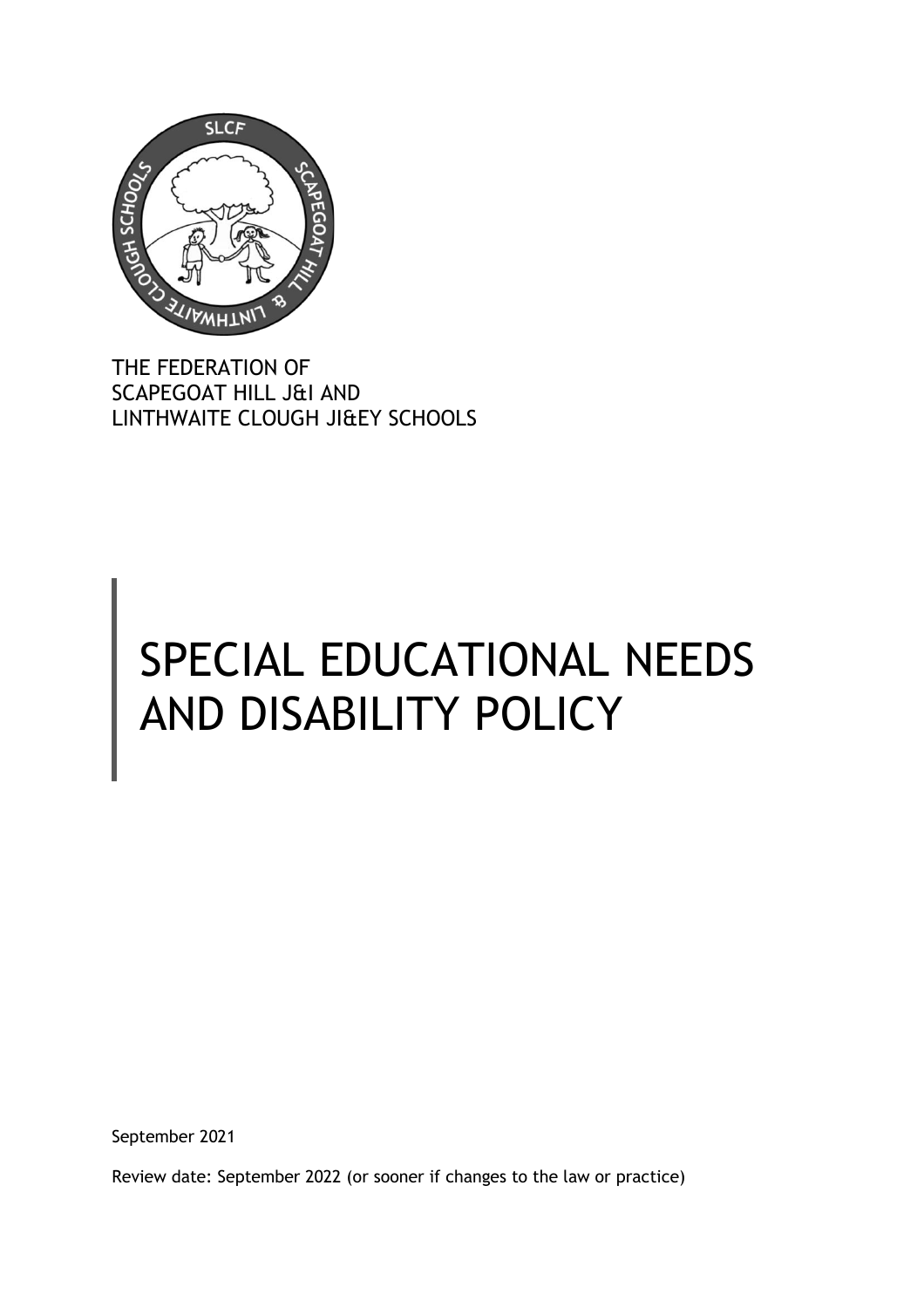*SLC Federation vision – to be a community of confident, creative learners thriving together in a rich, inclusive environment that raises the aspirations of each unique child.*

# **SPECIAL EDUCATIONAL NEEDS & DISABILITY POLICY**

## **Status: Consultation Document**

Headteacher: Mrs Nikki Barker Inclusion Manager (SENDCO): Jill Wood

Jill Wood is non-class based; she holds the accredited national qualification for SENDCO.

Jill Wood will attend staff, leadership team and governors' meetings if possible. Otherwise, Nikki Barker is the advocate for pupils with SEND at such meetings.

We at the Scapegoat Hill J&I & Linthwaite Clough JI&EY (SLC) Federation are committed to making our best endeavours to meet the special educational needs of pupils and ensuring that they achieve the best possible educational and other outcomes. It is the genuine aim of each school to develop the academic potential of each child: and to cater for the social, moral, physical and spiritual requirements of each individual in a happy and secure environment. We are two friendly schools and we know our children and their carers well. We firmly believe every teacher is a teacher of every child, including those with SEND.

This policy complies with the statutory requirement laid out in the SEND Code of Practice  $o - 25$ (September 2014) 3.65 and has been written with reference to the following guidance and documents:

- Equality Act 2010: Advice for Schools DfE Feb 2013
- SEND Code of Practice 0-25 (September 2014)
- Schools SEND Information Report Regulations (2014)

This policy has been created by the school's SENDCO, and is to be used initially for consultation purposes with governors, staff and parents/carers of pupils with special educational needs and disability.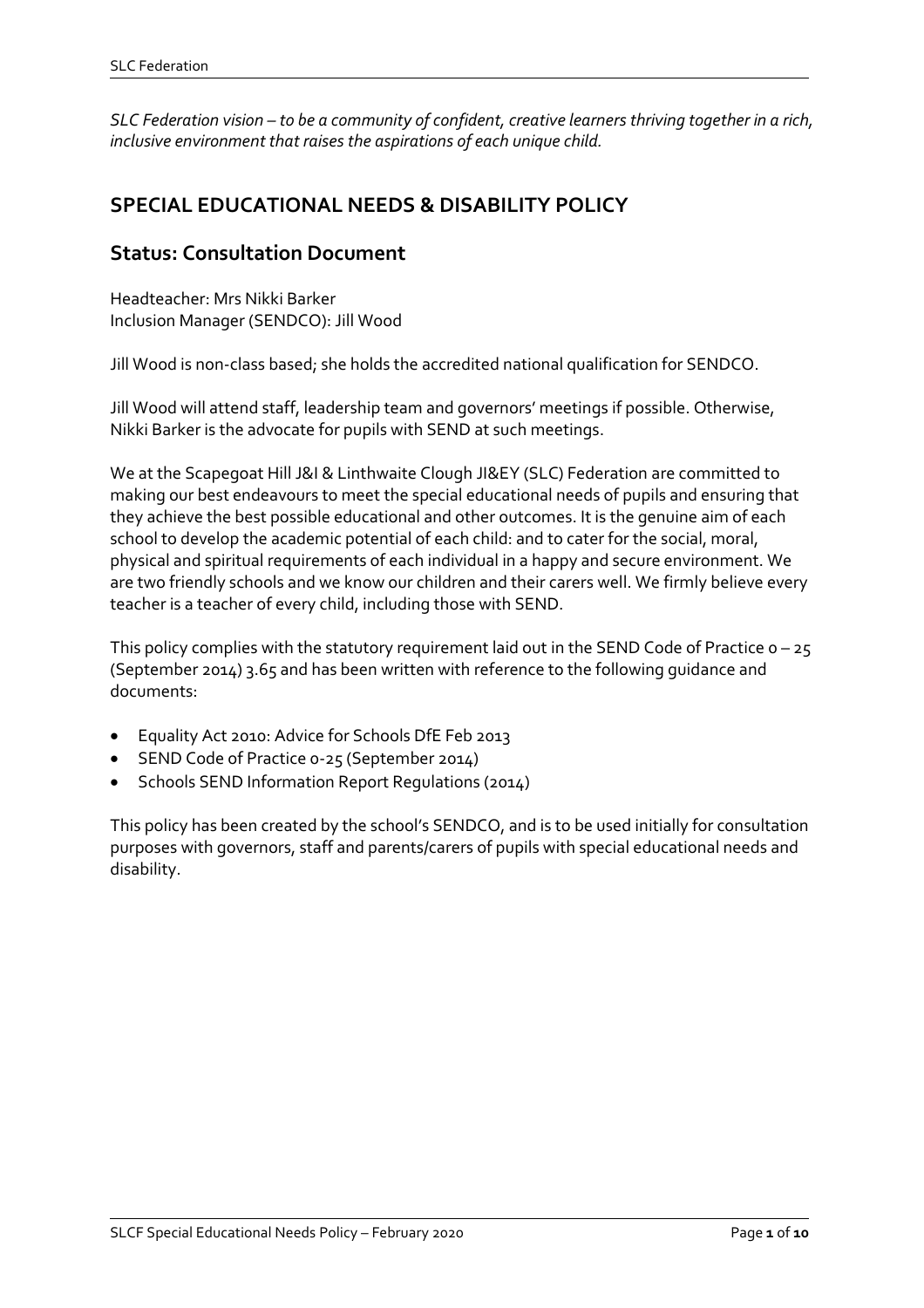## **Aims**

We value all the children in our schools equally and we recognise the entitlement of each child to receive the best possible education. Within a caring and mutually supportive environment we aim to:

- Build upon the strengths and achievements of the child
- Create an environment in which all individuals are valued, have respect for one another and grow in self-esteem
- Give equal access to all aspects of school life through academic, social and practical experiences. This will allow all children to experience success regardless of SEN, disability or any other factor that may affect their attainment. This is in so far as it is reasonably practical and compatible with the child receiving their special educational provision and the effective education of their fellow pupils
- Ensure that effective channels of communication are sustained so that all persons including parents and carers are aware of the pupil's progress and Special Educational Provision (SEP) made for them
- Assess children regularly so that those with SEND are identified as early as possible
- Enable pupils with special educational needs to make the greatest progress possible
- Work towards developing expertise in using inclusive teaching and learning strategies

## **Objectives**

In order to achieve our aims and to ensure that children with special educational needs achieve their full potential and make progress we will:

- Work within the guidance provided in the SEND Code of Practice 0-25 Years (2014)
- Ensure pupil participation and involvement in their learning, with increasing responsibility for their learning and behaviour as they move through the school
- Ensure good parent and carer involvement in children's learning and development
- Ensure that the school offers a broad, balanced and differentiated curriculum that is accessible to pupils with special educational needs and promotes high standards of attainment and achievement
- Ensure that the learning needs of pupils with special educational needs are identified and assessed as early as possible; that outcomes of Special Educational Provision (SEP) are determined; and that their progress towards these outcomes is closely monitored
- Ensure all teachers take responsibility for planning and meeting the learning needs of special educational needs pupils, and of deploying support staff effectively to meet children's learning needs
- Ensure that the school liaises with special schools and outside agencies effectively to meet the needs of staff and pupils

#### *.*  **Broad Areas of Need**

These four broad areas give an overview of the range of needs that may be planned for:

- Communication and interaction
- Cognition and learning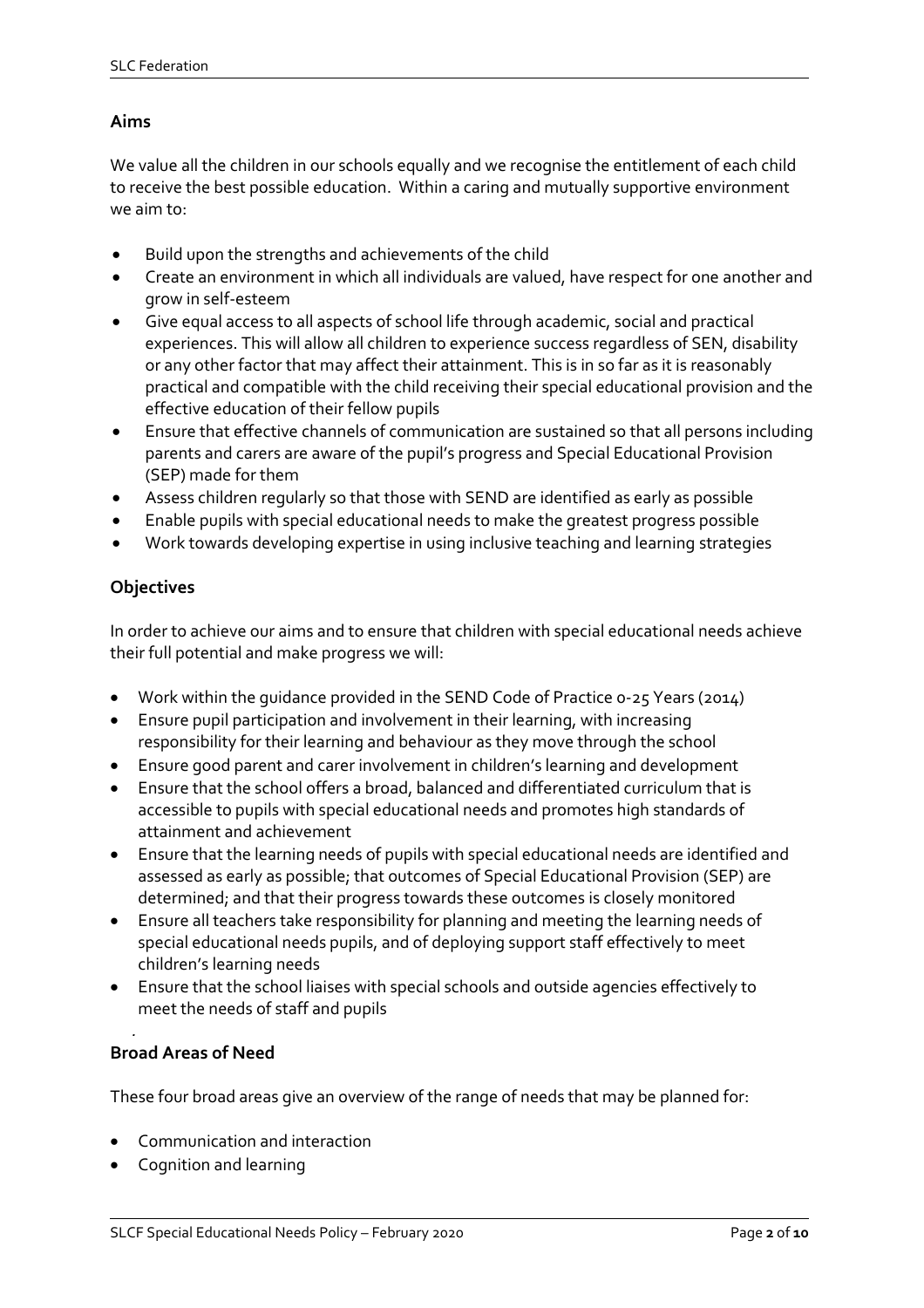- Social, emotional and mental health difficulties
- Sensory and/or physical impairment

The purpose of identification is to work out what action the school needs to take, not to fit a pupil into a category. We identify the needs of pupils by considering the needs of the whole child, which will include not just the special educational needs of the child or young person.

There are occasions when progress and attainment are affected by factors other than special educational needs. For example:

- Having a disability
- Attendance and punctuality
- Health and welfare
- Using English as an Additional Language (EAL)
- Being in receipt of Pupil Premium Grant
- Being a Looked After Child

Where this is the case, appropriate provision will be made, but this does not automatically necessitate the child receiving Special Educational Provision (SEP).

#### **A Graduated Approach to SEND Support**

The schools are committed to early identification in order to meet the needs of children with SEND. Teachers are responsible and accountable for the progress and development of the pupils in their class, including where pupils access support from teaching assistants or specialist staff. Teachers' ongoing assessment will provide information about areas where a child is not progressing satisfactorily. These observations may be supported by formal assessments such as Baseline Assessment, SATs or the use of spelling, reading, comprehension materials in consultation with the SENDCO to consider what else might be done – the child's learning characteristics; the learning environment, the task and the teaching style should always be considered. Progress for children will be achieved by focussing on classroom organisation, teaching materials, teaching style and differentiation. If subsequent intervention does not lead to adequate progress then the teacher will consult the SENDCO to review the strategies that have been used. This review may lead to the conclusion that the pupil requires help that is additional to or different from that which is normally available. This would constitute Special Educational Provision (SEP) and the child would be registered as receiving SEND Support. We seek to identify pupils making less than expected progress given their age and individual circumstances. This can be characterised by progress which:

- is significantly slower than that of their peers starting from the same baseline
- fails to match or better the child's previous rate of progress
- fails to close the attainment gap between the child and their peers
- widens the attainment gap
- fails to make progress with wider development or social and emotional needs
- fails to make progress in self-help, social and personal skills

The schools will use the graduated approach as advised in the Code of Practice 0-25 Years – 'Assess, Plan, Do, Review'. This process is initiated, facilitated and overseen by the SENDCO,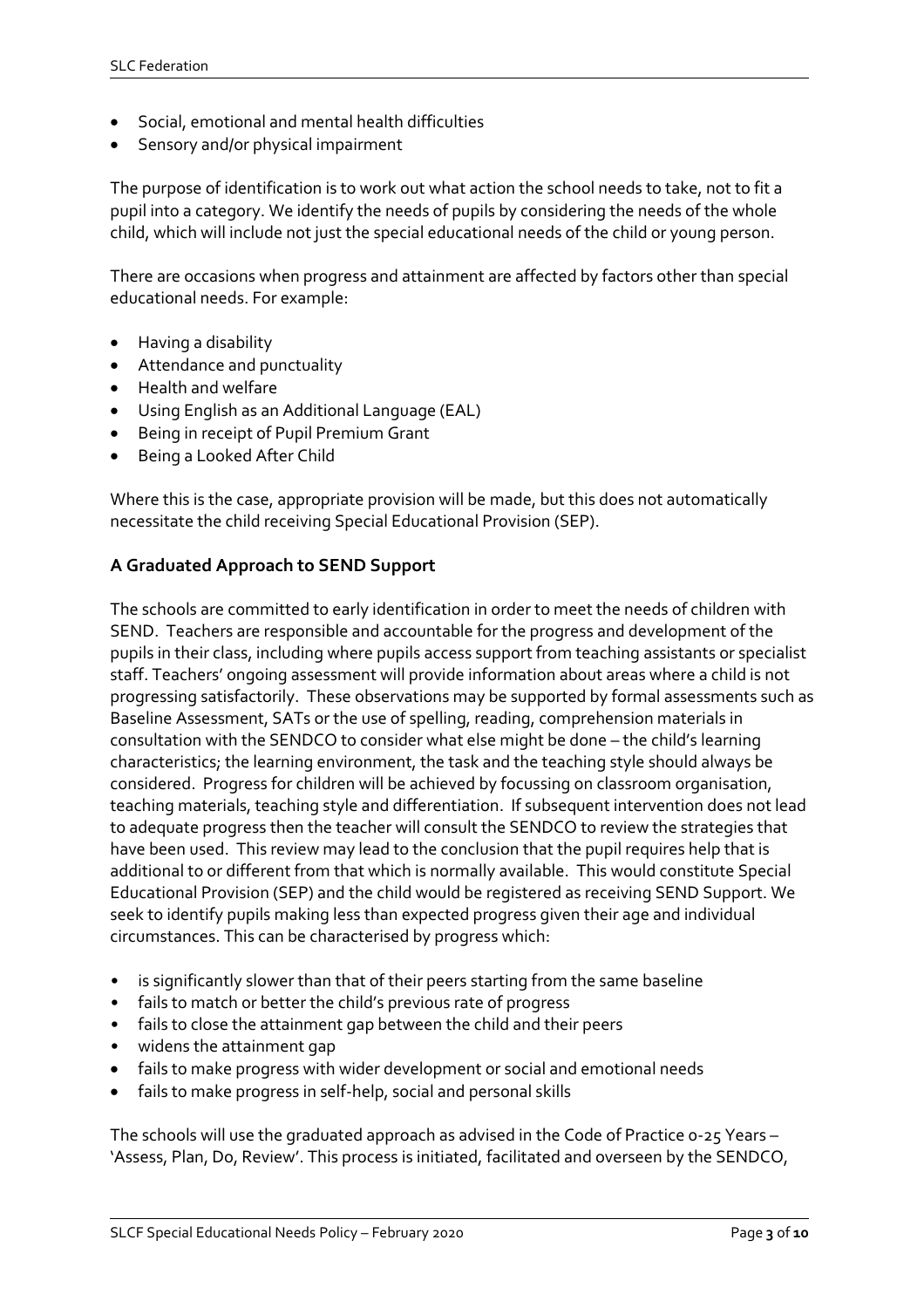whilst the class teacher is responsible for carrying out the process of assessing, planning, doing and reviewing. Where external agencies are involved, the SENDCO will be responsible for liaising with those agencies. The SENDCO will also provide advice and guidance throughout the process, and may carry out some additional assessment. The SENDCO will update all records of provision and impact of that provision. The teacher will maintain the personalised plans and keep them updated.

**ASSESS** - The teacher and SENDCO will consider all of the information gathered from within the school about the pupil's progress, alongside national data and expectations of progress. This will include formative assessment, using effective tools and early assessment materials. From this, we identify the child's current attainment, achievements and learning profile. This may involve taking advice from the SENDCO, external specialists and may include the use of diagnostic and other assessments to determine the exact areas of need and strategies recommended. Where external specialists are involved directly with the pupil, parental consent will be sought first. Information may also be gathered using person-centered tools to discover what is important to the pupil and how best we can support them.

**PLAN** – Pupils and parents will be involved in the planning process as much as possible. Personcentered tools may be employed to facilitate this. This means that the pupil and their parents/carers are supported in the planning process to arrive at goals and plans that make them key players in the learning process. This will be used to ascertain aspirations and outcomes for the child in the short and longer term. Parents and pupils will take away a copy of the plans for the term, which will include the expected outcomes, actions and strategies and provision to be used. A review date will also be set.

**DO -** The strategies and interventions agreed in the plan will be implemented and progress monitored using the school's usual assessment systems, plus specific tracking of progress through any interventions. Progress may be measured through assessment scores and/or through qualitative observations.

**REVIEW** - The progress of the pupil will be reviewed at the end of the specified period of intervention. This review will form the basis of further assessment and planning. Meetings with pupils and parents happen at least termly.

Each school's Local Offer can be found on each individual school website.

This indicates the type of provision the schools currently offer to pupils with SEN and disability. It is reviewed annually. The level and type of provision decided on for individual pupils is that which is required to meet the planned outcomes.

## **Statutory Assessment of SEND**

If any school is unable to meet with all of the agreed provision from its existing resources, finance and staffing expertise; and the outcomes for the child are not improving despite SEND Support, then the school may request a statutory assessment from the Local Authority, which may lead to an Education, Health and Care Plan.

The school will provide the evidence about the child's progress over time, documentation in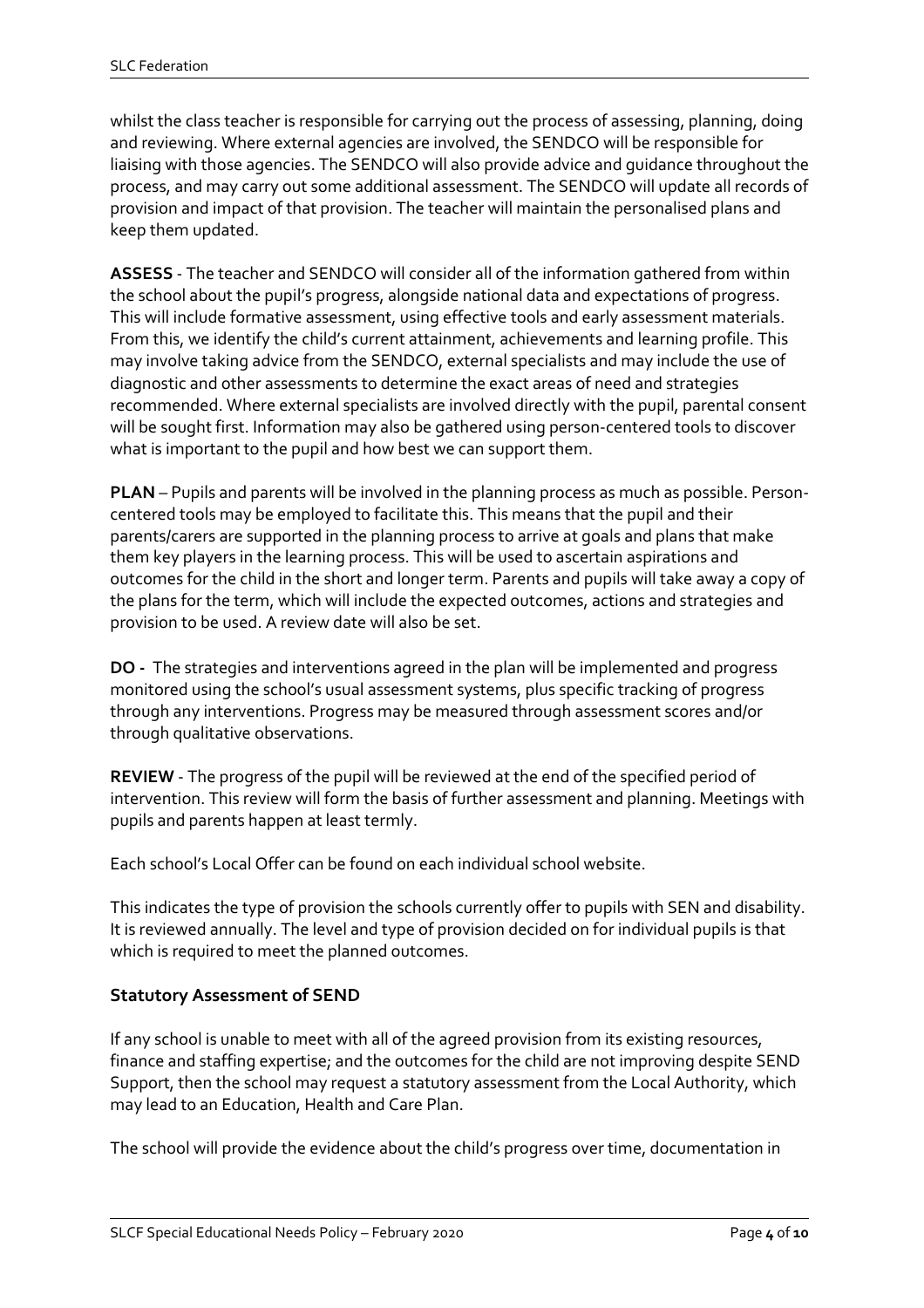relation to the child's SEND Support and any action taken to deal with their needs, including any resources or special arrangements in place.

This information may include:

- the child's personalised plans
- records of reviews with pupils and parents, and their outcomes
- Single Assessment (if applicable)
- medical information where relevant
- National Curriculum attainment, and wider learning profile
- educational and other assessments, e.g. Educational Psychologist
- views of the parent and the child
- involvement of outside agencies (SALT, CHEWS, CAMHS)

If the Local Authority (LA) agrees to a Statutory Assessment, it must assess the education, health and care needs of that child. The LA must request advice and information on the child and the provision that must be put in place to meet those needs from:

- parents/carers and/or child
- the school
- an educational psychologist
- health
- social care
- anyone else that parents/carers request
- a specialist teacher for the visually impaired or hearing impaired, if appropriate

From this information, it must then be decided whether or not to issue an Education, Health and Care Plan (EHCP). Further information can be found on the LA website: [https://www.kirkleeslocaloffer.org.uk/information-and-advice](https://www.kirkleeslocaloffer.org.uk/information-and-advice/)

## **Annual Review of the EHC Plan**

All EHC Plans must be reviewed at least annually. The SENDCO initiates the process of inviting relevant people to the meeting. This will include pupils, parents and others close to the child who pupils and parents would like to attend. Relevant professionals from within school and outside agencies will also be invited, as will a representative from the LA. The review will be person (child)-centred, looking at:

- progress on actions towards agreed outcomes
- what we appreciate and admire about the child
- what is important to the child now
- what is important to the child in the future
- how best to support the child
- questions to answer/issues we are struggling with
- action plan

Any amendments to the EHC Plan will be recorded. The SENDCO will record the outcomes of this meeting and the Headteacher will ensure that it is sent to the LA.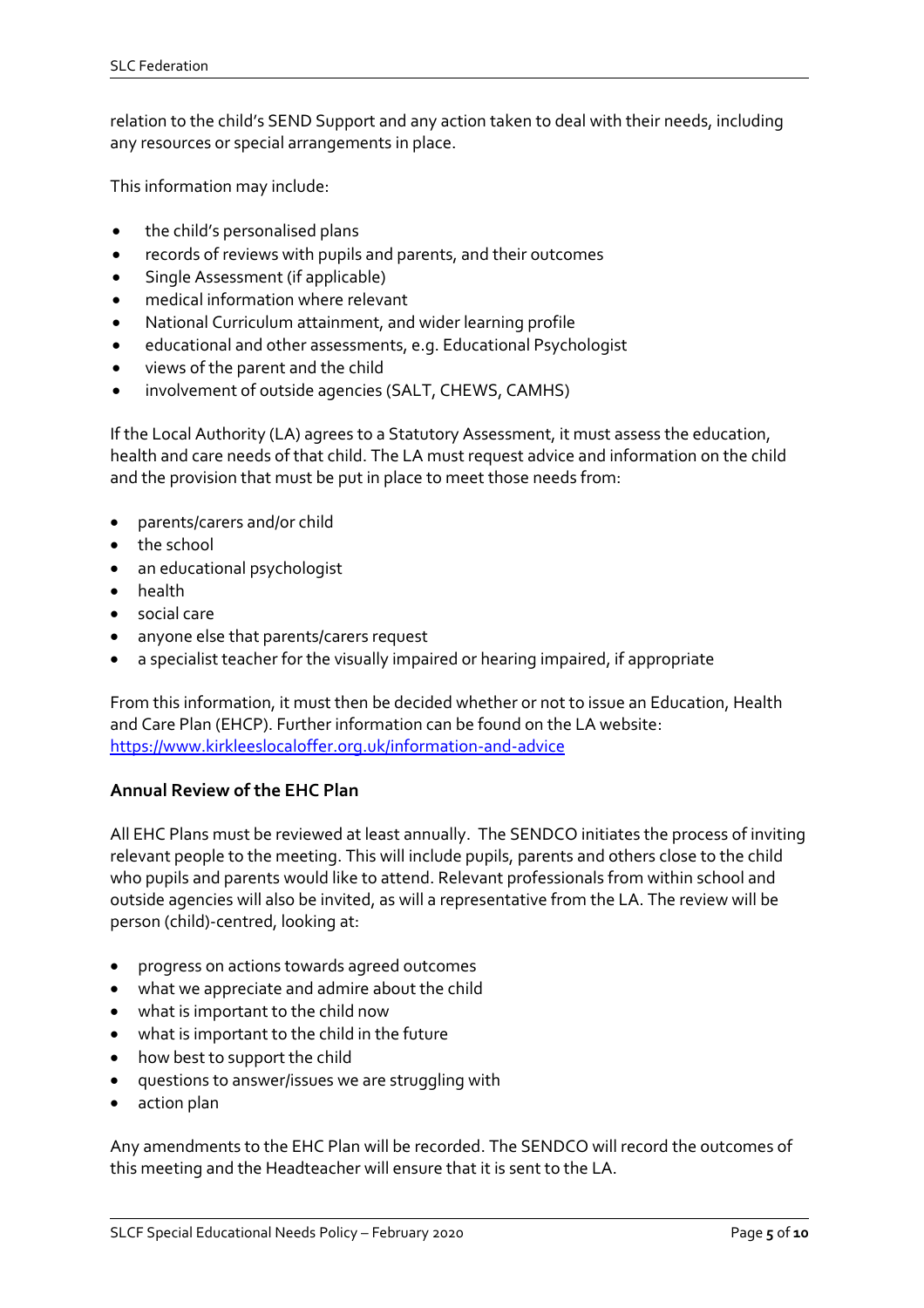## **Criteria for Exiting Special Educational Provision**

A child may no longer require SEP, where they:

- make progress significantly quicker than that of their peers
- close the attainment gap between them and their peers
- make significant progress with wider development or social and emotional needs, such that they no longer require provision that is additional to or different from their peers
- make progress in self-help, social and personal skills, such that they no longer require provision that is additional to or different from their peers

This would be determined at the review stage.

#### **Supporting Pupils and Families**

Kirklees Local Authority's Local Offer can be found at: [https://www.kirkleeslocaloffer.org.uk/information-and-advice](https://www.kirkleeslocaloffer.org.uk/information-and-advice/)

The schools are committed to working closely with parents. Parents meet regularly with school staff and concerns and successes are shared. Parents are made aware of the Information, Advice and Support Services (IASS), formerly Parent Partnership Service, and supported to engage with external agencies.

Parents will be involved at every stage of their child's progress, through liaison with the class teacher and later the SENDCO. Parents are encouraged to be involved with target setting for personalised plans. Some home activities may be provided. Parents and pupils are invited to target setting meetings and to review progress. Parents of children with EHC Plans will also be invited to a yearly review, along with relevant support service personnel connected to the child, and the pupil themselves. The Governors' Annual Report informs all parents of changes to the SEND Policy and of the outcomes of targets set in the Policy and new targets set for the coming year.

Medical issues are first discussed with the parents/carer. If support is required the school nurse will be contacted. The child may then be referred for assessment through his/her GP.

The Educational Welfare Officer is contactable by school to offer advice. If a teacher is concerned about the welfare of a child they should consult the Federation Child Protection Coordinator.

Depending on the special educational needs of the children different agencies may be involved e.g. occupational therapist, speech and language therapist (SALT), physiotherapist, psychiatrist, the Traveller Service.

The Federation Child Protection Co-ordinator is Jill Wood and the Deputy Senior Designated person is Nikki Barker.

The position of the School's Child Protection Governor is Jo Rymer.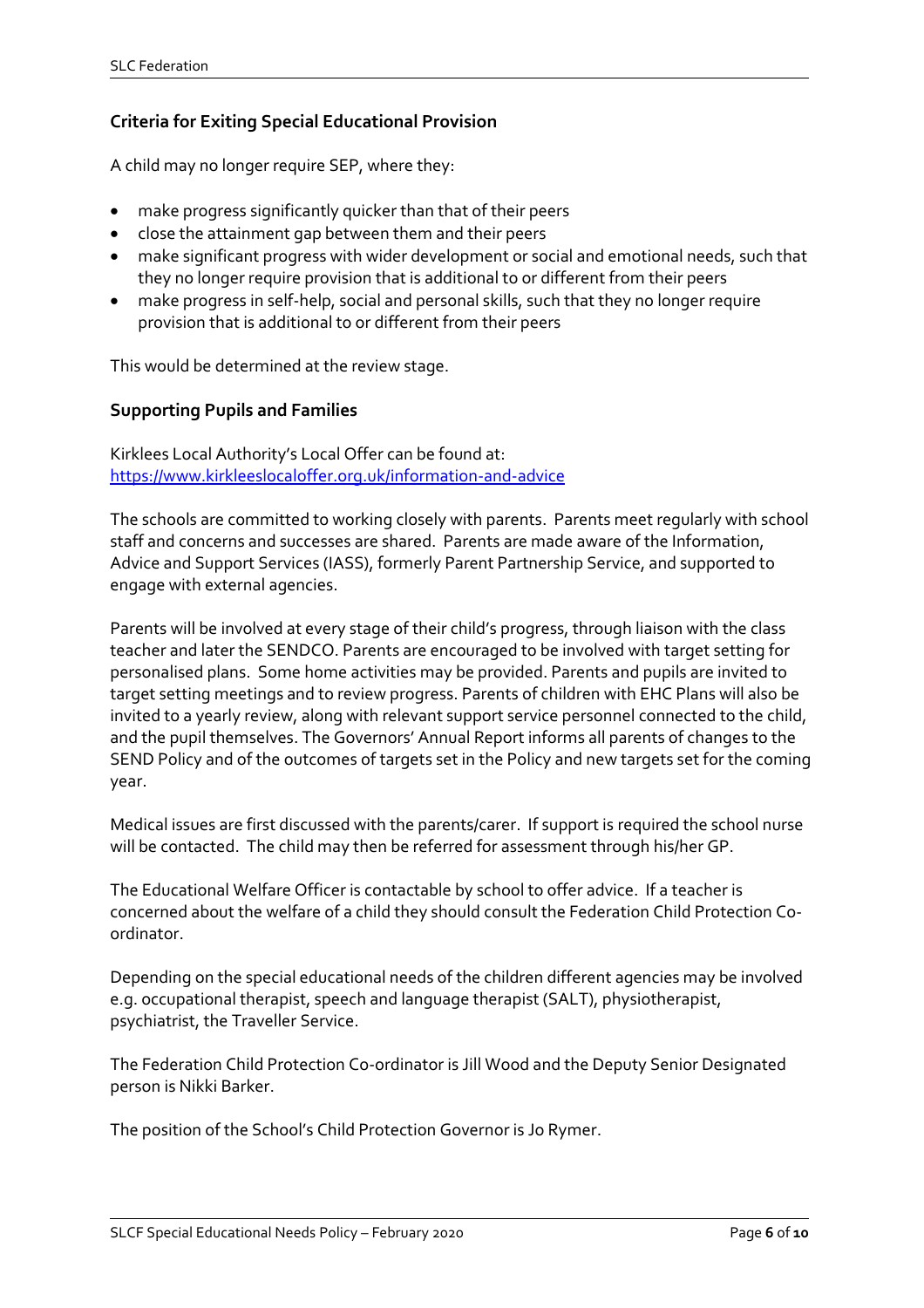## **Admissions**

Pupils with special educational needs will be admitted to the two schools within the SLC Federation in line with the school's admissions policy. Each school is aware of the statutory requirements of the Children and Families Act 2014 and will meet the Act's requirements. Each school will use their induction meetings to work closely with parents to ascertain whether a child has been identified as having, or possibly having special educational needs. In the case of a pupil joining the school from another school, the new school will seek to ascertain from parents whether the child has special education needs and will access previous records as quickly as possible. If the school is alerted to the fact that a child may have a difficulty in learning they will make their best endeavors to collect all relevant information and plan a relevant differentiated curriculum. The Admissions policy is available upon request.

When a pupil transfers to another school, transfer documents, including full records of their special educational needs, will be sent to the receiving school. On transfer to secondary school the Year 6 teacher and SENDCO will meet with the SENDCO of the receiving school to discuss SEND records and the needs of the individual pupils. An invitation will be issued for a representative of the receiving school to attend the transition review meeting held in Year 5/6.

#### **Medical Needs**

The school recognises that pupils at school with medical conditions should be properly supported so that they have full access to education, including school trips and physical education. Some children with medical conditions may be disabled and where this is the case the school will comply with its duties under the Equality Act 2010.

Some may also have special educational needs (SEND) and may have an Education, Health and Care (EHC) plan which brings together health and social care needs, as well as their special educational provision and the SEND Code of Practice (2014) is followed.

Each school's policy on medical needs is available on request.

#### **Monitoring and Evaluation of SEND**

The following will be used as indicators of the successful intervention on behalf of the SEN pupils:

| <b>Quantitative Judgements</b>                        | <b>Qualitative Judgements</b>                                     |
|-------------------------------------------------------|-------------------------------------------------------------------|
| Movement up and down stages - and off the<br>register | Staff views (teacher, SENDCO, SSA)                                |
| On-going assessment                                   | Parental views (noted at review meetings or<br>parents' meetings) |
| SATS scores/levels                                    | Pupil views                                                       |
| Intervention scores                                   | Outside agency views                                              |
| IEP targets met                                       | Pupils' books                                                     |
| Complaints                                            |                                                                   |

This policy will be reviewed annually and updated in the light of new developments.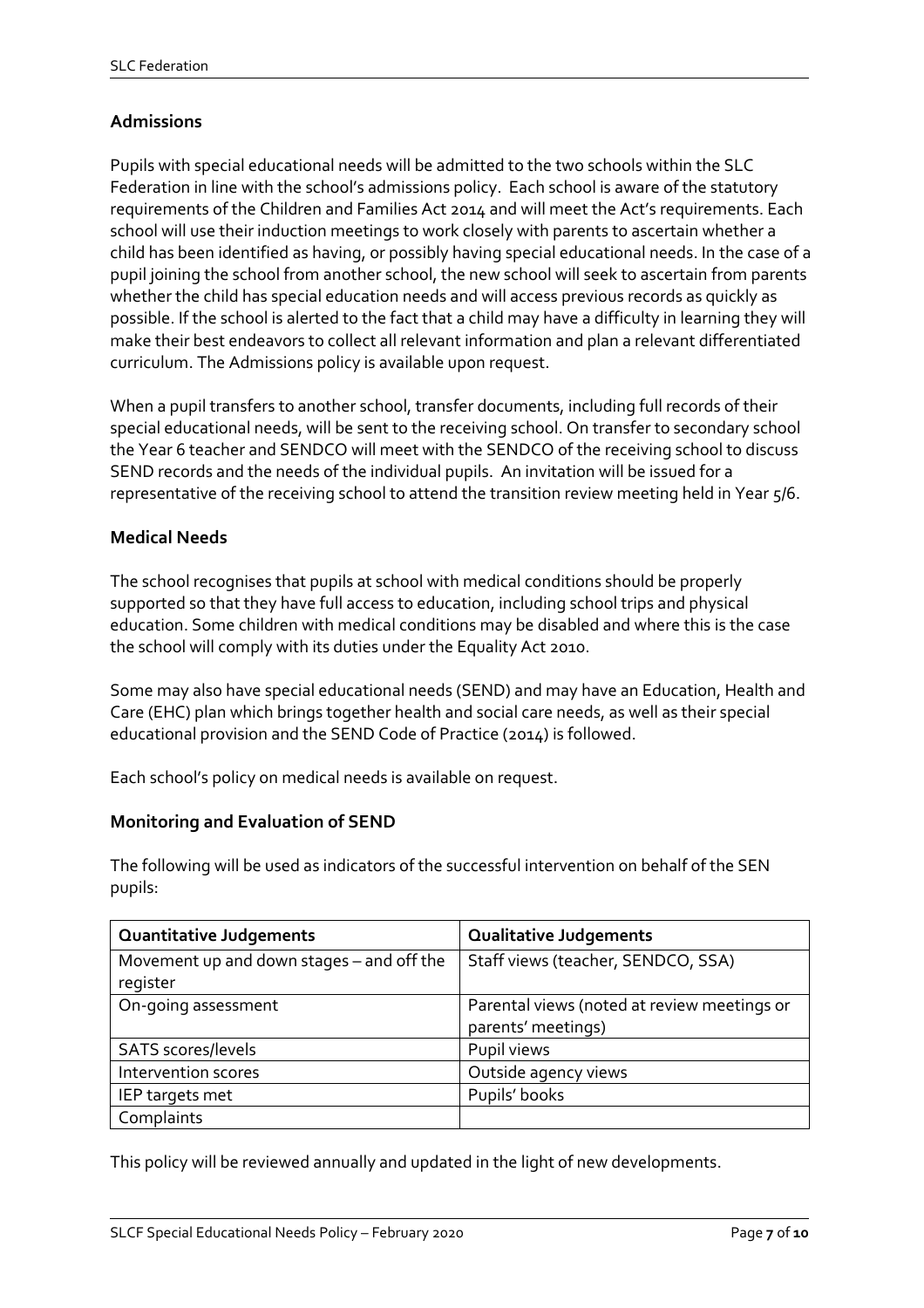## **Training and Resources**

Governors will ensure that there is a suitably qualified SENDCO who has the time necessary to undertake the role. Time is identified for staff to review pupil progress, discuss pupil curriculum needs and to transfer information between classes and phases. Teacher assistant time is allocated to ensure pupils receive the individual support outlined in the individual plans and teachers are responsible for ensuring this takes place and is monitored.

The Governors ensure that time is allocated to allow for monitoring of provision and pupil progress.

Training for teachers and teacher assistants is provided both within school and through other professional development activities.

The schools use funding to provide external professional advice and support for individual pupils in line with their statements and in relation to needs.

The governors will ensure that they are kept fully abreast of their statutory responsibilities by attending training and receiving regular updates from the Headteacher or the SENDCO.

The SENDCO will keep abreast of current research and thinking on SEN matters.

The SENDCO will be supported to enhance their knowledge, skills and abilities through courses or from the support of other professionals.

The SENDCO will disseminate knowledge or skills gained through staff meetings, whole school INSET or consultation with individual members of staff.

External agencies may be invited to take part in INSET.

SEND training is included within INSET days and staff meetings to reflect the needs of the school and individual staff members.

Funding is deployed in the budget to meet the cost of:

- employing a SENDCO and SEND support
- providing one to one or small group teaching in both schools
- buying materials and resources for both schools
- meeting the budget to pay for support staff and training

Money received for an EHC Plan is allocated according to the pupil's needs and the LA banding document to ensure appropriate provision.

#### **Roles and Responsibilities**

#### **The Governing Body**

The SEND Governor, Sonia King, will support the Governors to fulfil their statutory obligations by ensuring:

• the Standards and Curriculum (S&C) and Children, Families and Community (Ch,F&C)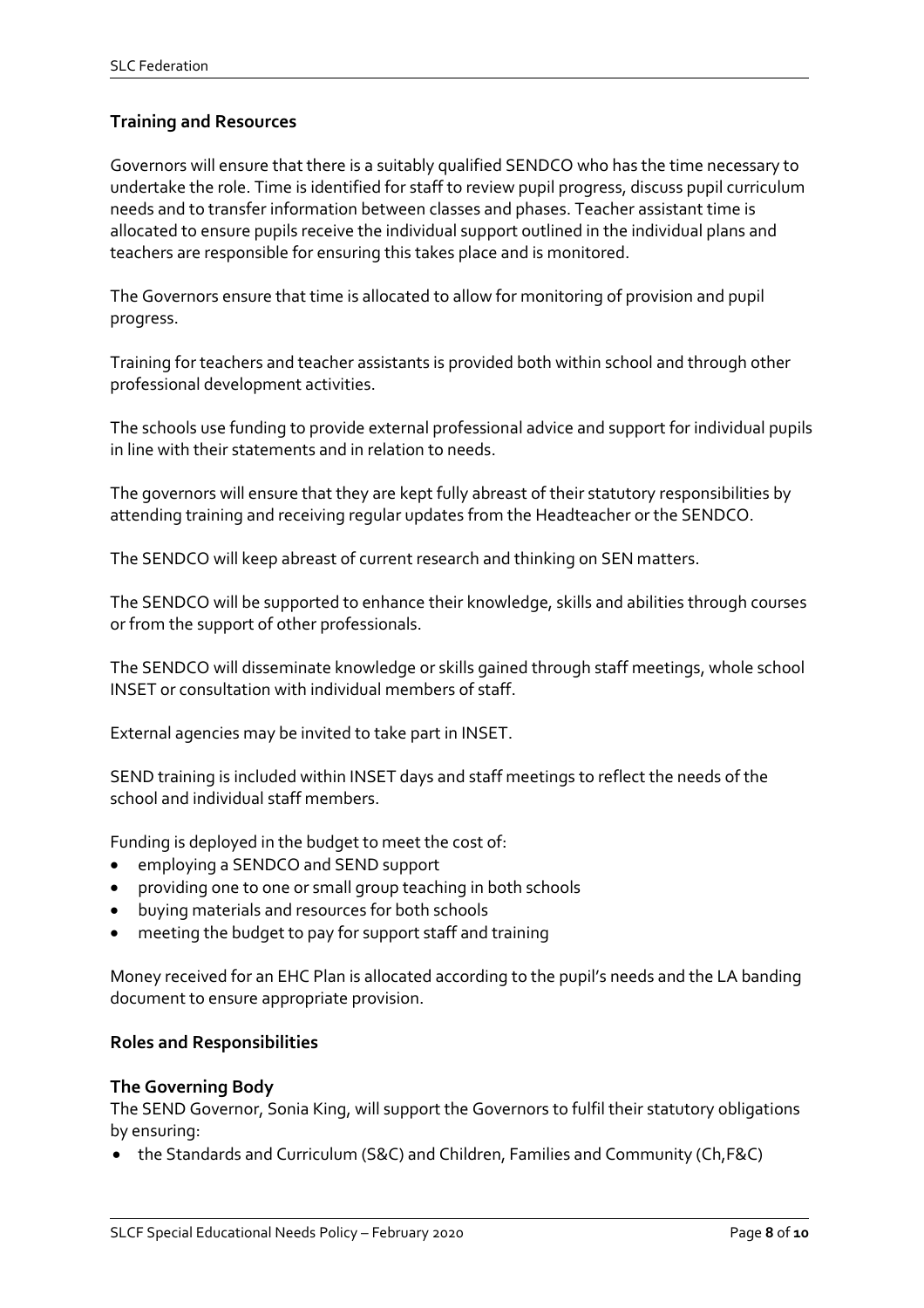Committees receive a report at each meeting to update progress on SEND issues,

- the SEND policy is reviewed annually,
- the governors' annual report includes SEND updates
- each school prospectus explains how the school implements the special educational needs statutory requirements reflecting what the school has in place and actually provides for pupils with special educational needs.

#### **The Headteacher**

The Headteacher is the Federation's 'responsible person' and manages the Federation's special educational needs work. The Headteacher will keep the Governing Body informed about the special educational needs provision made by the Federation. The Headteacher will work closely with the SENDCO, the Special Needs Governor and Staff to ensure the effective day-to-day operation of the school's special educational needs policy. The Headteacher and the SENDCO will identify areas for development in special educational needs and contribute to the school's improvement plan.

#### **The Special Educational Needs Disability Co-ordinator (SENDCO)**

The SENDCO is responsible for:

- co-ordinating SEND provision for children,
- liaising with and advising teachers,
- maintaining the school's SEND register and overseeing the records of all pupils with special educational needs,
- liaising with parents of children with special educational needs,
- liaising with external agencies including the educational psychology service and other support agencies, medical and social services and voluntary bodies,
- consultation with the class teacher to ensure that the provision and IEPs are current and that reviews take place.

## **Role of Class Teacher and Support Staff**

Teachers are responsible and accountable for the progress and development of the pupils in their class, including where pupils access support from teaching assistants or specialist staff. Both the teaching staff and the support assistants have an integrated role in curriculum planning and in supporting the child's learning. They are fully involved in the identification, curriculum differentiation and assessment of pupils with SEND. They work together with the SENDCO to formulate and review IEPs and to maintain a class SEND file that is kept in the classroom for reference by staff including supply staff and students as appropriate.

#### **Storing and Managing Information**

The confidential nature of SEND information is fully recognised throughout the Federation. Hard copy files are stored in the Headteacher's office, whilst electronic files are stored with the SENDCO on a locked memory stick and CPOMS (Child Protection Online Management System)

#### **Reviewing the Policy**

This policy will be reviewed annually by SENDCO, Head and other staff, governors and parents of children with SEND.